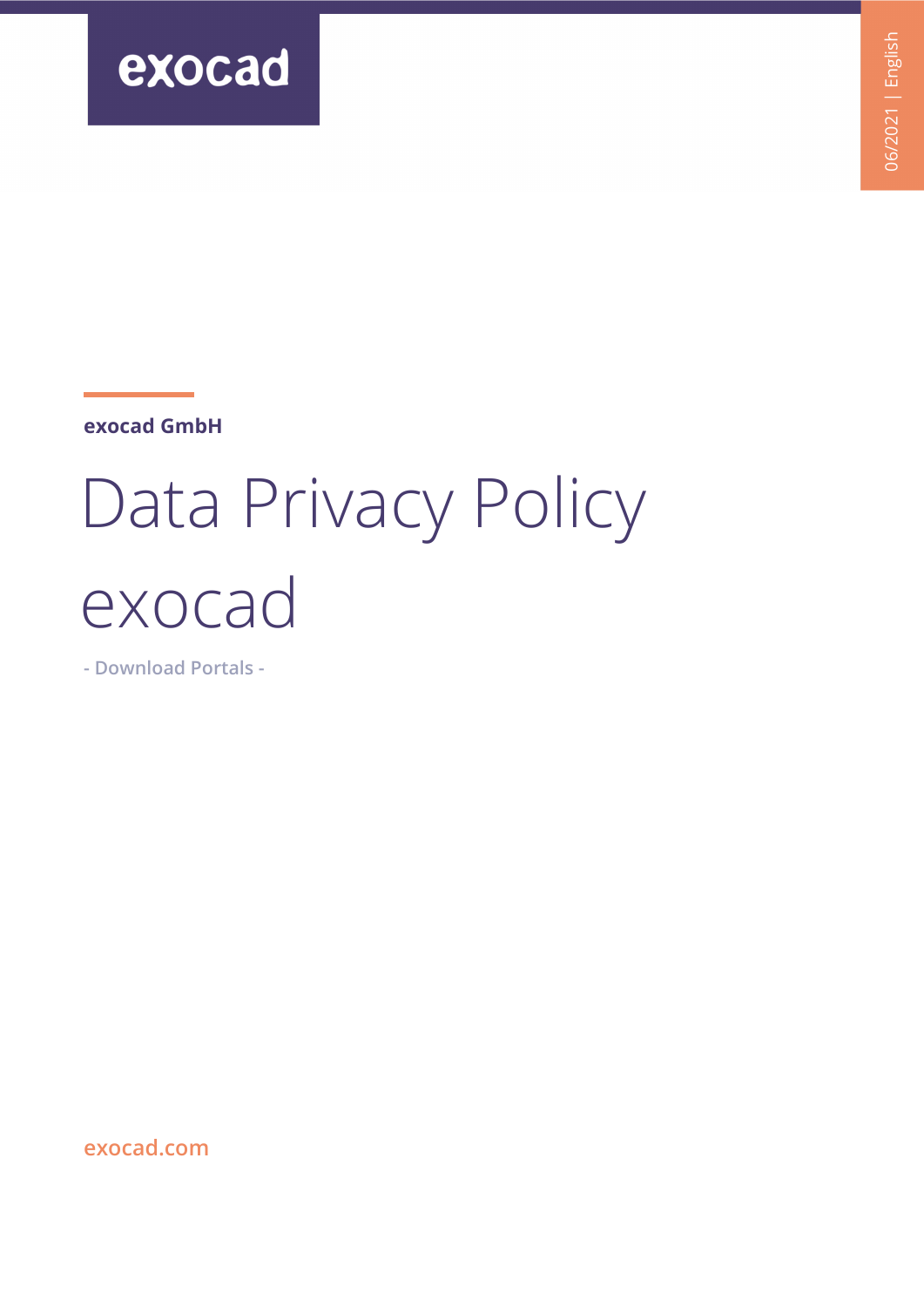#### **General notes**

The following notes provide a simple overview of what happens to your personal data when you use the download portals on our website. Personal data is any data by which you can be personally identified. For detailed information on data protection in connection with the use of our download portals, please refer to this data privacy policy. Further information on the use of your data for direct marketing (e-mail newsletter) can be found in the general data protection policy [\(https://exocad.com/privacy-policy\)](https://exocad.com/privacy-policy) on our website.

#### **Who is responsible for data processing on this website?**

Data processing on this website is carried out by the website operator.

The controller for data processing on this website within the meaning of the General Data Protection Regulation (GDPR) is exocad GmbH, Julius-Reiber-Straße 37, 64293 Darmstadt, Germany, Phone: +49 61 51 / 629 48 90, Fax: +49 61 51 / 629 48 99, Mail: info@exocad.com. The controller is the natural or legal person who alone or jointly with others determines the purposes and means of the processing of personal data.

The controller has appointed a data protection officer, who can be reached as follows:

Ilona Wirrmann, Kirchberger Straße 31, 64823 Groß-Umstadt. Phone: +49 6078 9307113, Mail:

[wirrmann@iw-bueromanagement.de](mailto:wirrmann@iw-bueromanagement.de)

## **For which purposes do we use your data?**

In the course of using the download portal, we collect and process the following personal data from you:

exocad serial number, first name, last name, e-mail, newsletter language preference, company name, company form, address, postal code, city, state and country.

In addition to the purposes stated in the general data privacy policy, this information is used exclusively to determine which data was downloaded by which customer and to assign it to the specific license of the exocad software. This is necessary to protect our legitimate interests according to Art. 6 para. 1 1 lit. f) GDPR, namely to protect the intellectual property of the data and to ensure the usability of the data and the correct maintenance of the software.

We reserve the right to provide information exclusively to affiliated companies if this is necessary to ensure the above-mentioned purposes.

## **What rights do you have regarding your data?**

You have the right at any time to receive information free of charge about the origin, recipients and purpose of your stored personal data. You also have a right to request the correction or deletion of this data. If you have given your consent to data processing, you can revoke this consent at any time for the future. You also have the right to request the restriction of the processing of your personal data under certain circumstances. Furthermore, you have the right to file a complaint with the competent supervisory authority. For this purpose, as well as for further questions on the subject of data protection, you can contact us at any time at the address given in the imprint.